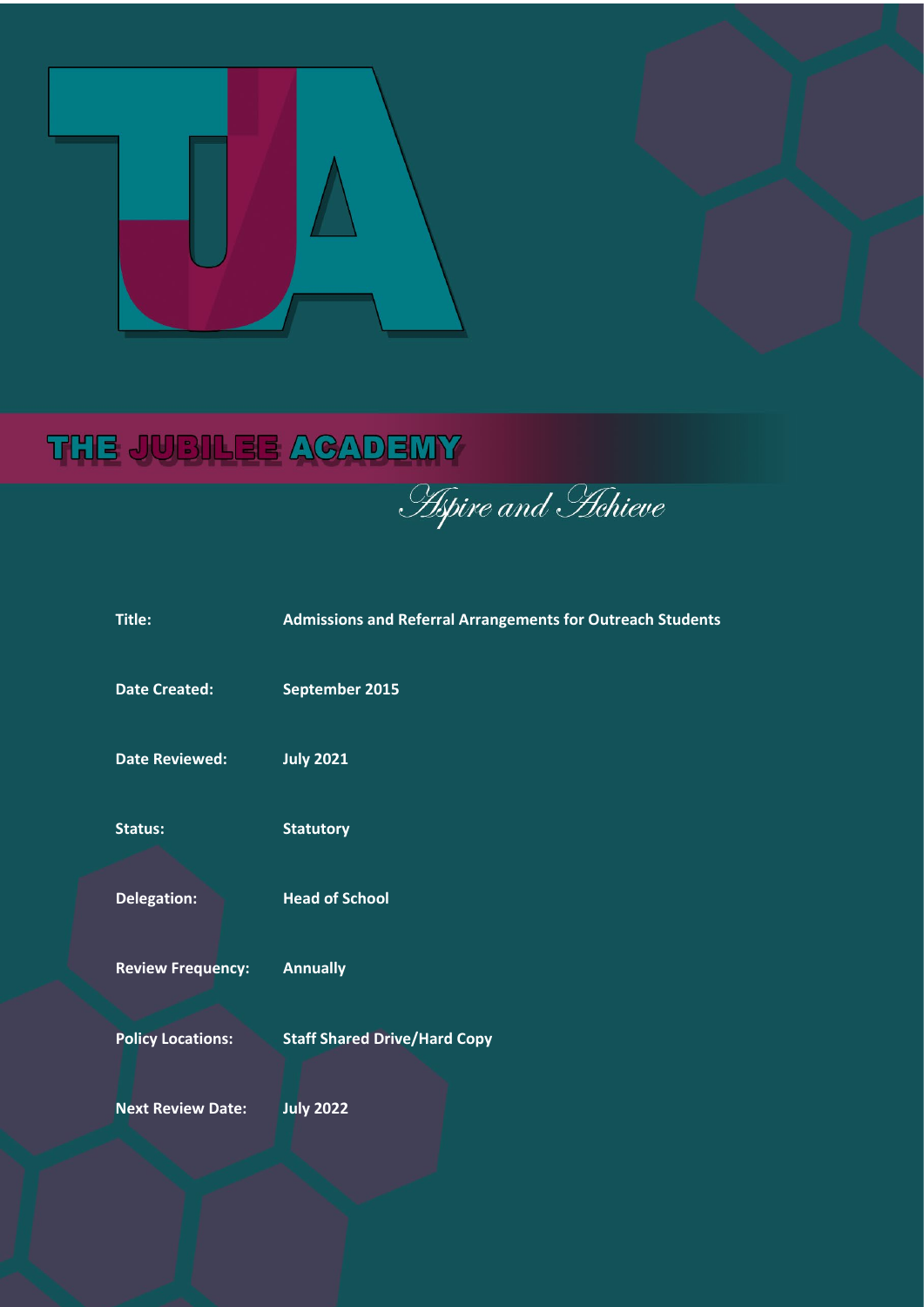

# **Admissions and Referral Arrangements for Outreach Students**

#### **Introduction**

TJA new Outreach service will aim to provide a comprehensive support and intervention service that will enable mainstream school to better manage those students with SEN and Social Emotional Behaviour and Difficulties or those who may need additional support to help them make expected progress in and out the classroom.

#### **Definitions:**

- **Learning** involves both formal and informal activities that facilitate the development of knowledge, understanding and skills; changed attitudes, values and behaviour; and enjoyment, personal fulfilment and progression.
- **Outreach** encompasses a variety of learning activities that seek to promote archives and widen access to users and potential users.

#### **Statement of intent**

To identify early, and offer support to, students who are beginning to find the challenges of mainstream school difficult. This can be due to:

- classroom expectations
- poor social interaction
- lack self-esteem or self-confidence
- learning insecurity
- previously poor role models
- Inconsistency (prior experience, poor routines and boundaries)

#### **Aims and objectives**

- Through outreach The Jubilee aims to break down barriers to learning in order to support students to make progress both within and outside the classroom.
- We aim to provide educational and social experiences for identified students within schools, through external providers, as well as supporting parents.
- The ultimate goal is to develop student self-esteem and decision-making skills to enhance confidence in the formal classroom.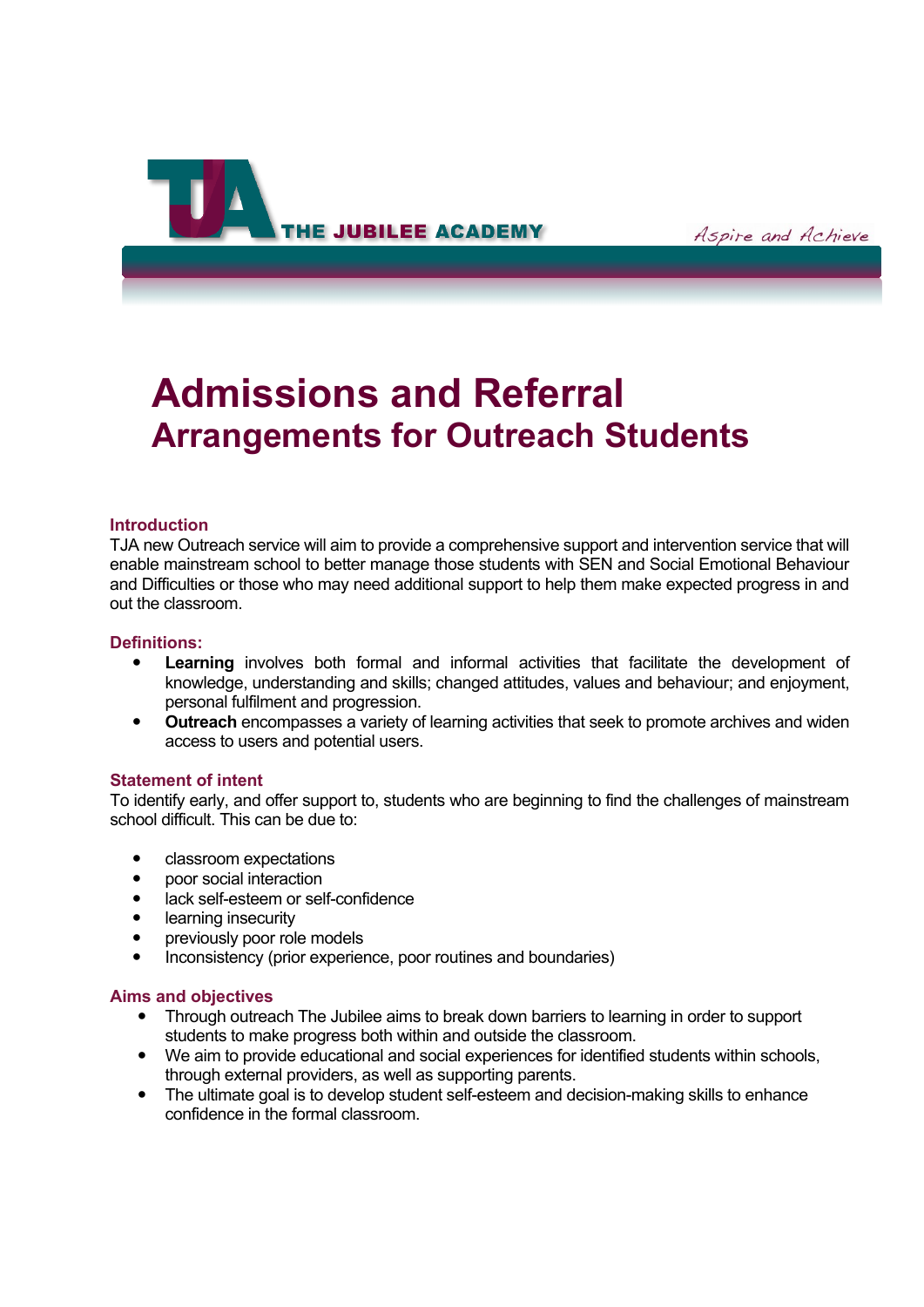# **Process for admission to The Jubilee Academy for an outreach placement**

The Jubilee Academy will only admit a child of compulsory school age for an outreach placement under the following circumstances:

- If referred by a local authority where the local authority has a duty to that child under section 19 of the Education Act 19961
- If referred by a maintained school or academy where the school or academy has a duty under section 100 of the Education and Inspections Act 20062
- Referred by a maintained school under powers set out in section 29(A) of the Education Act 20023
- Referred by an Academy Trust under the provisions within their Articles of Association.

# **Outreach Placement Referral process**

- Email a completed Referral Form/ copies of other relevant documents to [j.kavanagh@thejubileeacademy.org.uk](mailto:j.kavanagh@thejubileeacademy.org.uk) at least 7 days before the requested start date.
- TJA Arrange observation/need assessment meeting at the student's home school.
- TJA arrange joint planning meeting with mainstream school to seek further information/documentation and to agree goals and targets etc
- TJA email: details of start date (if the student is accepted) ;request transfer of the CTF file; a copy of the action plan containing goals etc

### **Referral process**

- Referral Form í
- Observe student at home school
- Complete needs' assessment Ì
- Joint Planning Meeting
- ì • Half termly review meeting
- Final review meeting (at home school with student, parent/carer, school and Jubilee link)

# **Procedure**

TJA will work in accordance with the SEN policy to support students referred on the outreach programme. Each school will be given allocated time slots base on their specific requirements which will be reviewed jointly.

The allocation of work with student and staff will be approached in a well-structured and systematic way which will be negotiated between the outreach coordinator and the designated teacher at each school.

Outreach Commissioning schools *choose for their students* either: *Programme 1*  Maximum of 3 hours per week for a term Or *Programme 2* Maximum of 3 hours per week for a year (Up to the commissioners' agreed provision)